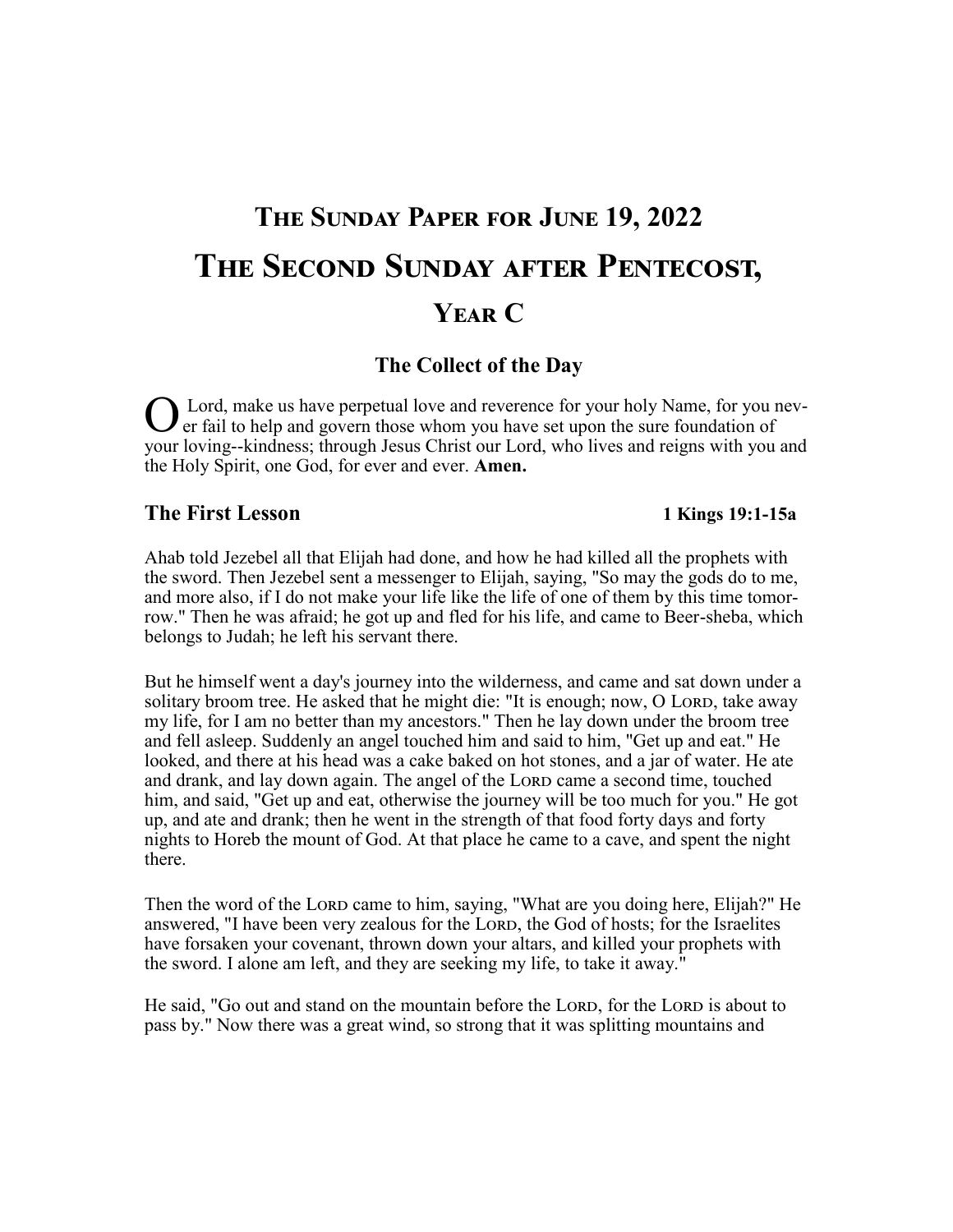breaking rocks in pieces before the LORD, but the LORD was not in the wind; and after the wind an earthquake, but the LORD was not in the earthquake; and after the earthquake a fire, but the LORD was not in the fire; and after the fire a sound of sheer silence. When Elijah heard it, he wrapped his face in his mantle and went out and stood at the entrance of the cave. Then there came a voice to him that said, "What are you doing here, Elijah?" He answered, "I have been very zealous for the LORD, the God of hosts; for the Israelites have forsaken your covenant, thrown down your altars, and killed your prophets with the sword. I alone am left, and they are seeking my life, to take it away." Then the LORD said to him, "Go, return on your way to the wilderness of Damascus."

#### **The Psalms Psalm 42**

| 1 As the deer longs for the water-brooks, * |
|---------------------------------------------|
| so longs my soul for you, O God.            |

- 2 My soul is athirst for God, athirst for the living God; \* when shall I come to appear before the presence of God?
- 3 My tears have been my food day and night, \* while all day long they say to me, "Where now is your God?"
- 4 I pour out my soul when I think on these things: \* how I went with the multitude and led them into the house of God,
- 5 With the voice of praise and thanksgiving, \* among those who keep holy-day.
- 6 Why are you so full of heaviness, O my soul? \* and why are you so disquieted within me?
- 7 Put your trust in God; \* for I will yet give thanks to him, who is the help of my countenance, and my God.
- 8 My soul is heavy within me; \* therefore I will remember you from the land of Jordan, and from the peak of Mizar among the heights of Hermon.
- 9 One deep calls to another in the noise of your cataracts; \* all your rapids and floods have gone over me.
- 10 The Lord grants his loving-kindness in the daytime; \* in the night season his song is with me, a prayer to the God of my life.
- 11 I will say to the God of my strength, "Why have you forgotten me? \* and why do I go so heavily while the enemy oppresses me?"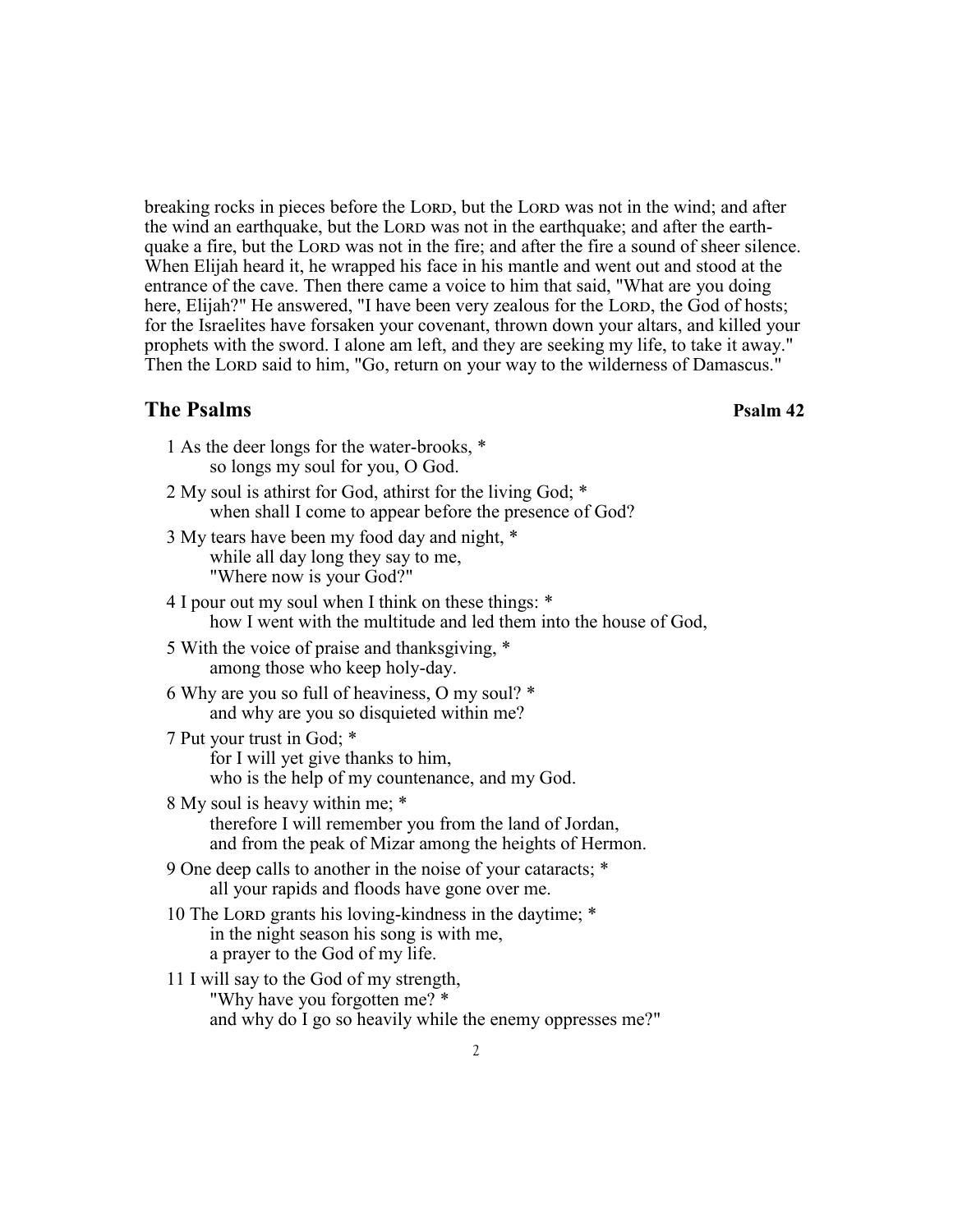| 12 While my bones are being broken, *<br>my enemies mock me to my face;                                                                  |  |  |  |  |
|------------------------------------------------------------------------------------------------------------------------------------------|--|--|--|--|
| 13 All day long they mock me *<br>and say to me, "Where now is your God?"                                                                |  |  |  |  |
| 14 Why are you so full of heaviness, O my soul? *<br>and why are you so disquieted within me?                                            |  |  |  |  |
| 15 Put your trust in God; *<br>for I will yet give thanks to him,                                                                        |  |  |  |  |
| who is the help of my countenance, and my God.                                                                                           |  |  |  |  |
| 1 Give judgment for me, O God,<br>and defend my cause against an ungodly people; *<br>deliver me from the deceitful and the wicked.      |  |  |  |  |
| 2 For you are the God of my strength;<br>why have you put me from you? *<br>and why do I go so heavily while the enemy oppresses me?     |  |  |  |  |
| 3 Send out your light and your truth, that they may lead me, *<br>and bring me to your holy hill<br>and to your dwelling;                |  |  |  |  |
| 4 That I may go to the altar of God,<br>to the God of my joy and gladness; *<br>and on the harp I will give thanks to you, O God my God. |  |  |  |  |
| 5 Why are you so full of heaviness, O my soul? *<br>and why are you so disquieted within me?                                             |  |  |  |  |
| 6 Put your trust in God; *<br>for I will yet give thanks to him,<br>who is the help of my countenance, and my God.                       |  |  |  |  |

## **The Epistle Galatians 3:23-29**

 **Psalm 43**

Now before faith came, we were imprisoned and guarded under the law until faith would be revealed. Therefore the law was our disciplinarian until Christ came, so that we might be justified by faith. But now that faith has come, we are no longer subject to a disciplinarian, for in Christ Jesus you are all children of God through faith. As many of you as were baptized into Christ have clothed yourselves with Christ. There is no longer Jew or Greek, there is no longer slave or free, there is no longer male and female; for all of you are one in Christ Jesus. And if you belong to Christ, then you are Abraham's offspring, heirs according to the promise.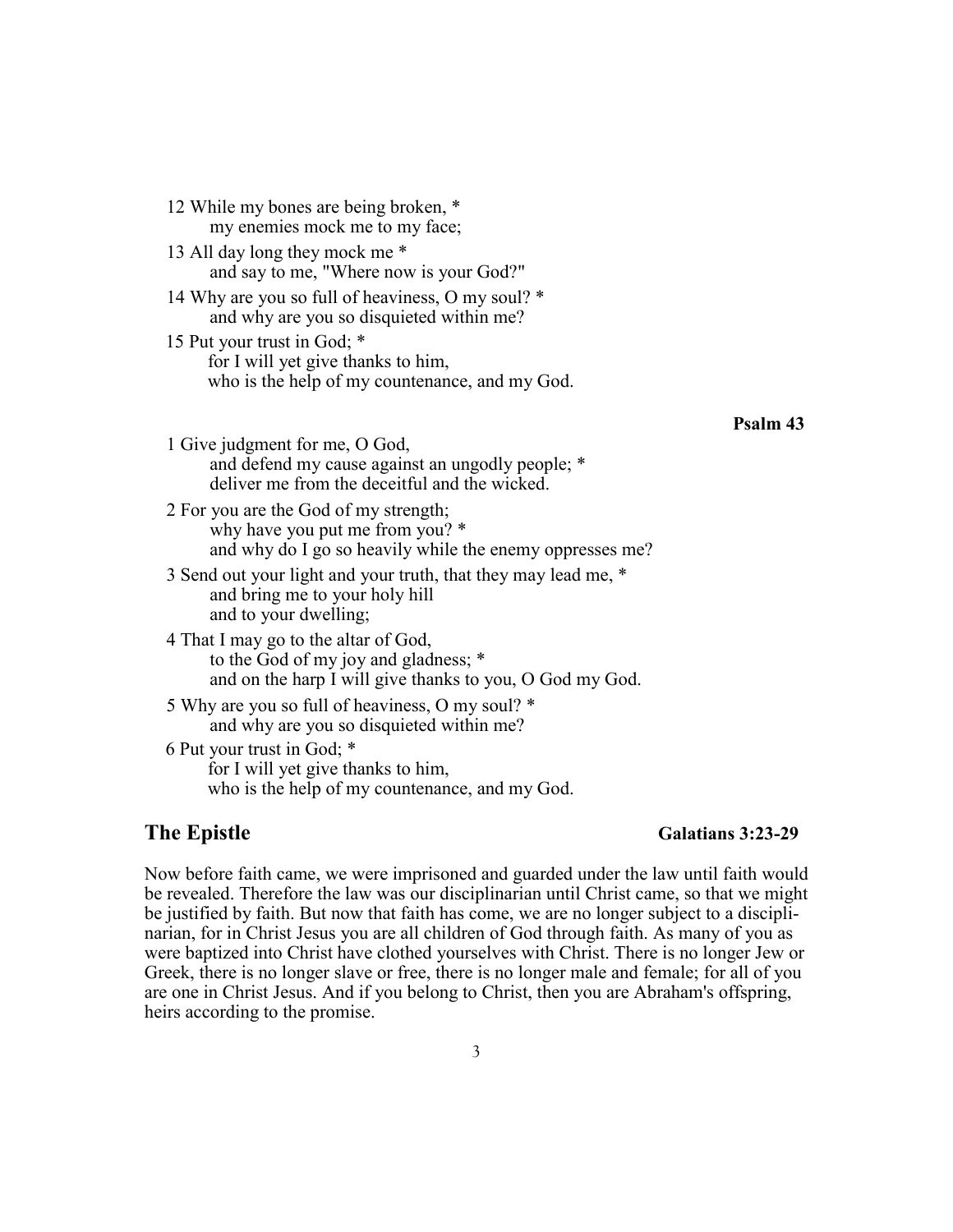### **The Gospel Luke 8:26-39**

Jesus and his disciples arrived at the country of the Gerasenes, which is opposite Galilee. As he stepped out on land, a man of the city who had demons met him. For a long time he had worn no clothes, and he did not live in a house but in the tombs. When he saw Jesus, he fell down before him and shouted at the top of his voice, "What have you to do with me, Jesus, Son of the Most High God? I beg you, do not torment me" -- for Jesus had commanded the unclean spirit to come out of the man. (For many times it had seized him; he was kept under guard and bound with chains and shackles, but he would break the bonds and be driven by the demon into the wilds.) Jesus then asked him, "What is your name?" He said, "Legion"; for many demons had entered him. They begged him not to order them to go back into the abyss.

Now there on the hillside a large herd of swine was feeding; and the demons begged Jesus to let them enter these. So he gave them permission. Then the demons came out of the man and entered the swine, and the herd rushed down the steep bank into the lake and was drowned.

When the swineherds saw what had happened, they ran off and told it in the city and in the country. Then people came out to see what had happened, and when they came to Jesus, they found the man from whom the demons had gone sitting at the feet of Jesus, clothed and in his right mind. And they were afraid. Those who had seen it told them how the one who had been possessed by demons had been healed. Then all the people of the surrounding country of the Gerasenes asked Jesus to leave them; for they were seized with great fear. So he got into the boat and returned. The man from whom the demons had gone begged that he might be with him; but Jesus sent him away, saying, "Return to your home, and declare how much God has done for you." So he went away, proclaiming throughout the city how much Jesus had done for him.

#### **PARISH ANNOUNCEMENTS**

**A Hearty Welcome to All**! We at James' are especially delighted, honored, and blessed to welcome visitors and newcomers here to this beloved church today. Assisted Listening Devices are available for the hearing impaired, please ask an usher for a device. Restrooms are located along the hallway that is through the exit at the front left corner of the sanctuary. Visitors in need of a pastoral call or interested in learning more about our parish and Church are invited to fill out a Welcome Card located in each pew and drop it with an usher, and you will receive a follow-up from our priest right away. *Please note that all baptized Christians of any denomination are most welcome to receive Communion in our church.*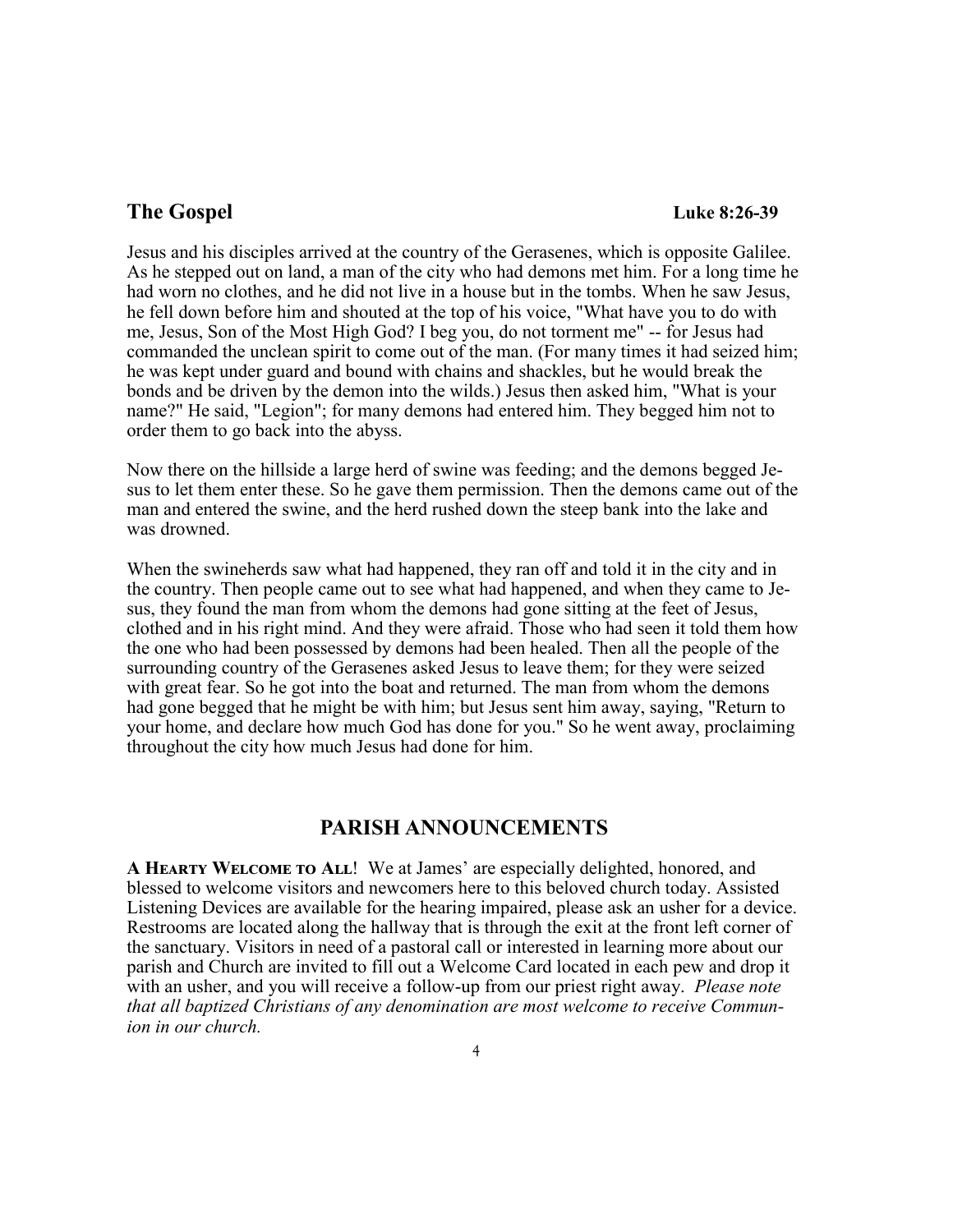# **TODAY:**

# **Pastoral Care: Healing Prayers and Anointing TODAY**

Our Pastoral Care team will resume offering prayers and anointing for healing during our Eucharistic worship at St. James' today. The plan is to offer these healing prayers at the time of Holy Communion on the third Sunday of each month. Please review the June 3rd "Letter from the Rector" for more information about this powerful experience of care and support from our Healing Ministers.

# **Annual St. James' Parish Picnic TODAY**

The picnic will be after the 10am service, and out front on West Street (trying something different this year!). There's rumor of Father's Day trivia fun… come give it a shot. Hope to see you all there!! *~Susie Sarkisian, Parish Life Committee*

# **Danbury Juneteenth Celebration TODAY**

Following our Parish Picnic today, the campus of WestConn will be hosting a celebration of the Juneteenth Holiday from 12-5pm. Any parishioners interested in attending together are invited to reach out to Elaine Sleath or Linda Harrison. Please see the flyer included in our E-News or posted on our Information Table to find our more details.

# **Music Notes:**

Music for the Second Sunday after Pentecost will include the **Prelude** "Lift Thine Eyes" from Mendolssohn's oratorio *Elijah,* which depicts events in the life of the prophet Elijah (found in I and II Kings in the Old Testament). The text for this piece in the oratorio comes from Psalm 121. "*Lift thine eyes to the mountains, whence cometh help. Thy help cometh from the Lord, the Maker of heaven and earth. He hath said, thy foot shall not be moved.Thy Keeper will never slumber."*

A vocal trio - Jean Hassen, Deidra Woodend and Deborah Kaufmann will sing "As the Deer" by Marty Nystrom as the 10am **Offertory Anthem**. The opening text is taken from Psalm 42. "*As the deer pants for streams of water, so my soul pants for you, my God."* Marty wrote this song at a time in his life when he was not very spiritually motivated. A friend suggested he should fast as a way to bring himself back to God. It was during this time of spiritual discipline that Marty was inspired to compose this song. The chorus of this song encourages us to lean on God. "*You alone are my strength, my shield"*.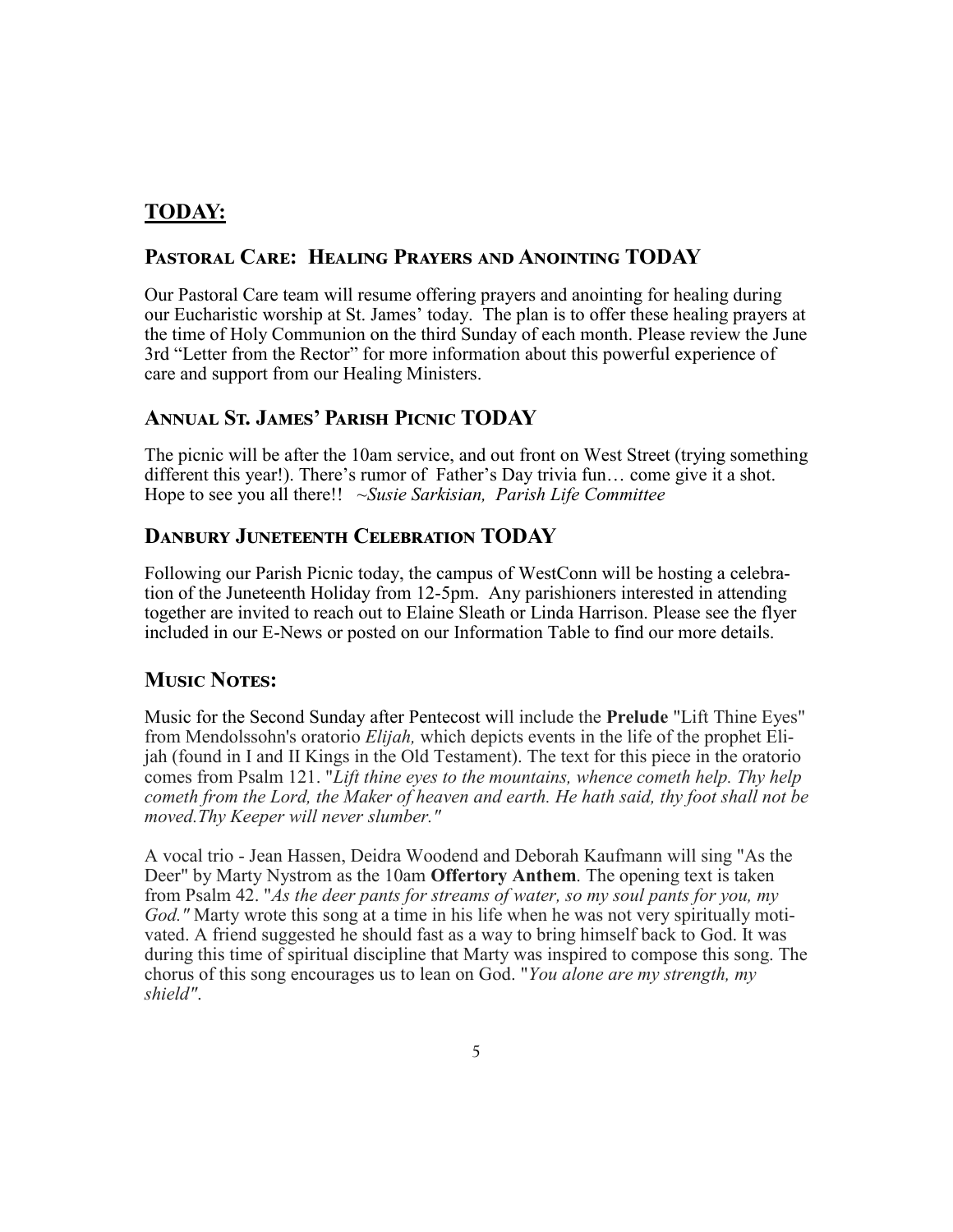Summer Choir will begin on Sunday, July 3rd and continue through September 4th. This informal group is open to anyone who would like a chance to help lead the singing during our 9am summer worship service. *Feel free to join for one Sunday, two Sundays, or whenever you're in town for the weekend. This is not an "every week" commitment!* A short rehearsal of the hymns for the day's service will be held from 8:20am-8:45am in the choir room. The Summer Choir will not be vesting nor will they be processing or recessing. We will simply enter the chancel area just prior to worship via the side door near the sacristy during the organ prelude. ~*Joanne F. Archibald, Director of Music*

### **Mission of the Month: Laundry Love**

Laundry Love provides an opportunity to serve people in our community who have little or no financial resources to have clean laundry. Clean laundry means dignity to children or youth in school and adults who are looking for a job opportunity or already working. When we provide cash cards to them, it gives us the opportunity to put a smile on someone's face and meet them where they live. Their gratitude is heart-warming; a gift to us. Your donation enables this ministry in Danbury.

Do you have an hour to spare once a month? If so, I invite you to join us at the White Street Wash once a month to share the means to help our neighbors. We meet the 2nd Wednesday of each month to give out cash cards and say "Welcome. It's nice to see you today." We offer 4 one-hour shifts to choose from between 11 am and 3 pm. It's an hour well spent. For more information on how you can help, contact Denise Holl.

# **Capital Project Committee Update**

While the Capital Projects Committee continues to investigate the most efficient, cost-effective resolution to our old heating system at St. James', we are pleased to announce that the vestry has approved installation of a cross in the memorial garden in memory of parishioners whose ashes rest there. The foundation has been installed and the cross should be delivered in late July or early August. Overall dimensions of the cross will be 3.5 feet tall (including the base) 2 feet wide and 6 inches deep. The cross will be made of steeled granite (unpolished) and will be placed in front of the dogwood tree, just behind the circle of pachysandra on the right side of the sidewalk in the memorial garden*. ~ Denise Holl*



### **THIS WEEK:**

• **Sunday:** Holy Eucharist with Healing, 8am *(Church)*; Chancel Choir Rehearsal, 9:15am *(Choir Room);* Choral Holy Eucharist with Healing, 10am *(Church and Live -Streamed);* Parish Picnic, 11:30am *(front garden courtyard)*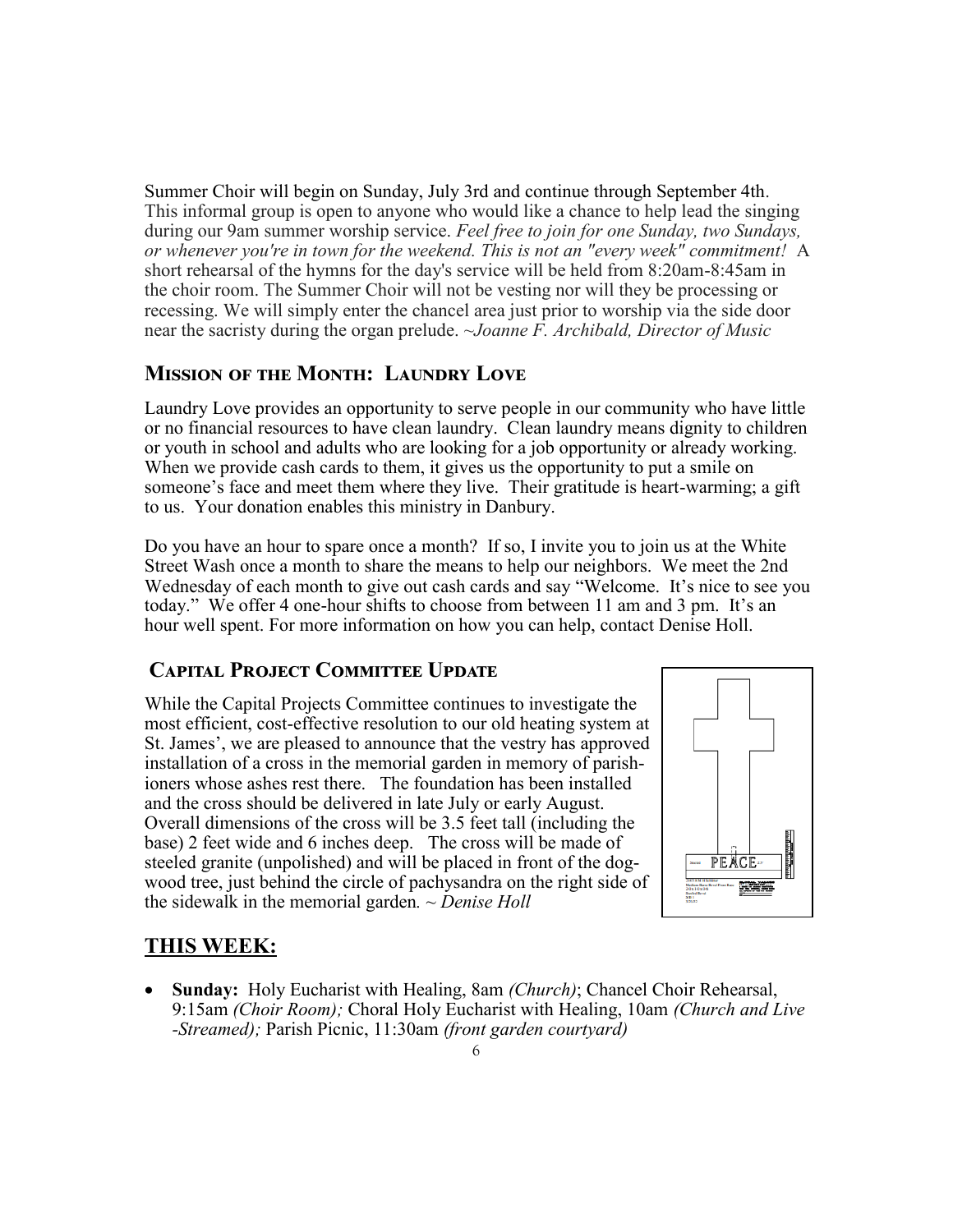- **Monday**: *No meetings scheduled*
- **Tuesday**: Vestry Meeting, 7pm *(Parish Hall and Zoom);* H.A. Meeting, 7pm *(Library)*
- **Wednesday**: Holy Eucharist, 12pm *(Chapel);* Mission Ministries Committee Meeting, 7pm *(Zoom);* A.A. Meeting, 7:15pm *(Library)*
- **Thursday:** H.A. Meeting, 7pm *(Library);* Choir Rehearsal, 7pm *(Choir Room)*
- **Friday***: No meetings scheduled*
- **Saturday:** Bible Study, 11am *(Zoom)*

# **COMING UP:**

#### **Worship: Summer Schedule Change for Sundays**

From July 3rd through September 4th, St. James' members will be joining together on Sundays for a single celebration of the Holy Eucharist at 9am, followed by refreshments outside in our courtyard garden. Please note this change of time in your calendars. The 9am service will be live-streamed, as usual.

## **PARISH INTERCESSIONS**

*(To add a name to our Sunday prayers, please contact the Parish Office at 203-748-3561 or communications@saintjamesdanbury.org. Please be sure you ask permission from the individual before placing another's name on our public prayer list.)*

For all who are ill, in danger, or in sorrow: Takoda, Nikki, Bonnie, Rob, Susan, Bob, Kim, Dom, Irene, Donovan, Colin & Family, Nancy, Linda, Robin, Grace, Charlotte, Deborah, Joan, Linda, Alexis, Laura, Caroline, Brandon, Virginia, Donna, Allan, and the people of Ukraine.

For our Eucharistic Visitees: Shirley Ferrone, May Molinaro, Mildred Boughton, Joan Tarrant, and Rita Butler

For those who have died: Roja

For those celebrating birthdays: *None this week*

For those celebrating anniversaries: *None this week*

Altar Flowers: *No sponsor this week*